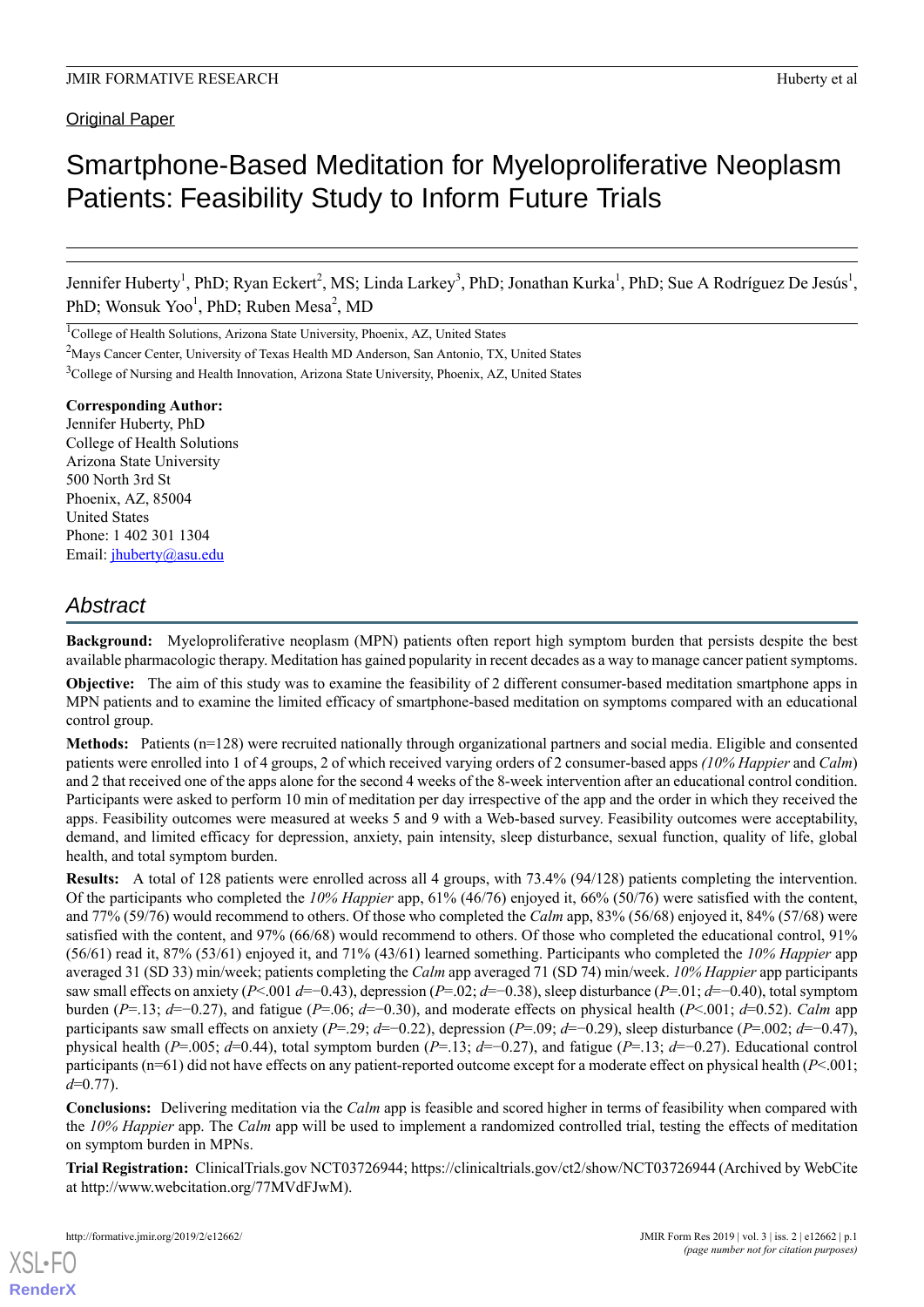#### **KEYWORDS**

mindfulness; meditation; smartphone; mHealth; cancer; quality of life

#### *Introduction*

Myeloproliferative neoplasms (MPNs) are a rare blood cancer with the most common subtypes including polycythemia vera, essential thrombocythemia, and myelofibrosis. Those afflicted with MPN report a high prevalence of fatigue, anxiety, depression, pain, and sleep disturbance [[1](#page-8-0)[,2](#page-8-1)]. The vast majority of MPN patients (81% to 95%) report fatigue as the most prevalent and severe symptom reducing physical, social, and cognitive functioning as well as quality of life [\[2-](#page-8-1)[4\]](#page-8-2). MPN patients often have a favorable life expectancy, with as many as 60% of patients living up to 15 years after diagnosis. Many patients even have the same life expectancy as the general population [[5,](#page-8-3)[6](#page-8-4)]. This means that MPN patients live much of their lives with fatigue, other symptoms, and the associated detrimental effects on overall functioning and quality of life [[3](#page-8-5)[,7](#page-8-6)].

There has been significant advancement in the pharmacological treatment of MPNs; however, for most patients, residual symptoms (ie, fatigue, anxiety, depression, pain, and sleep disturbance) persist, even with active pharmacologic therapy [[8](#page-8-7)[,9](#page-8-8)]. Additionally, standard-of-care treatments for MPN, including medication/drug therapy (ie, hydroxyurea), phlebotomy, and bone marrow transplant (the only curative therapy, reserved for those with severely reduced life expectancy), are associated with worsened symptoms and a reduced quality of life [\[10](#page-8-9)]. There is a need for research examining adjuvant, nonpharmacologic approaches (eg, mindfulness-based therapies) for MPN patients that may improve symptoms and that are not accompanied by negative side effects.

Extensive research in recent decades demonstrates the benefits of mindfulness-based therapies for alleviating fatigue, anxiety, depression, and sleep disturbance in both cancer and noncancer populations [\[11-](#page-8-10)[16\]](#page-8-11). Mindfulness meditation has gained increasing attention as a complementary therapy for cancer patients, particularly for alleviating psychological comorbidities associated with cancer and its treatment [\[17](#page-8-12)]. Mindfulness meditation is the practice of moment-to-moment awareness in which the person purposefully focuses on the present moment without judgment [\[18](#page-9-0)]. Mindfulness meditation (hereinafter referred to as meditation) may be a potentially beneficial complementary therapy that improves MPN symptoms through increased nonjudgmental awareness of thoughts, feelings, and body sensations. These increases in awareness may help reduce feelings of anxiety and depression and may also help alleviate sleep disturbances resulting from sleep-interfering cognitive processes (ie, ruminating thoughts while trying to sleep) [[12,](#page-8-13)[16\]](#page-8-11). However, there has been minimal research investigating the effects of mindfulness meditation as a complementary therapy in hematological cancer patients and, specifically, no research conducted on MPN patients [[19\]](#page-9-1).

There has been a growing trend in recent decades toward digital (ie, Web-based and smartphone-based) interventions for health care access and to improve well-being. MPN patients may be a population that can greatly benefit from a digital intervention owing to (1) the rarity of MPNs, (2) the lack of specialized treatment centers in the United States, (3) the increasing prevalence of smartphone ownership in the United States, and (4) reported limitations to participation in in-person interventions among cancer patients. In a recent study, it was demonstrated that only 64% (18/28) and 29% (8/28) of MPN patients received their specialty care in the same state or city, respectively, in which they resided  $[20]$  $[20]$ . Additionally, the vast majority of Americans (more than 77%) own a smartphone, with 62% using their smartphones to get health information and 30% accessing a Web-based/mobile app to get educational content [[21-](#page-9-3)[23\]](#page-9-4). Finally, cancer patients report barriers to participating in in-person interventions, including fatigue, pain, and transportation/scheduling difficulties [\[24](#page-9-5)]. This asserts MPN patients as a population with the potential to benefit from digital meditation because they are more readily accessible and implemented with fewer resources than in-person meditation interventions.

As of January 2018, there were almost 6 million consumer-based smartphone apps available across both the Google Play Store and Apple's App Store, the 2 leading app stores in the world [[25\]](#page-9-6). Of these, there are over 500 mindfulness/meditation-based smartphone apps available [\[26](#page-9-7)]. Despite the large number of consumer-based smartphone mindfulness/meditation apps available, very little research has investigated the feasibility and efficacy of these apps. Components and features across meditation apps may be more feasible (ie, acceptable, demanded, and practical) than others, potentially impacting user outcomes such as frequency of use and long-term compliance [[27\]](#page-9-8). Although research is limited investigating the desired features of a consumer-based smartphone meditation app, there are reports about desired features in physical activity smartphone apps (eg, automatic tracking of activity, tracking of progress toward goals, and integrated features) [\[28](#page-9-9)] and across health behavior change apps more broadly (eg, accuracy of information, security of personal information, effort required to track progress, and immediate effects on mood) that help to inform interventions [\[29](#page-9-10)]. However, no research has specifically investigated the feasibility and desirability of one meditation app compared with another, especially to inform future interventions in specific populations.

Owing to the potential beneficial effects that meditation may have on residual MPN symptoms, the potential ease of delivery to a rare cancer such as MPNs, and the potential for dissemination of a consumer-based smartphone meditation app across other cancer populations, there is a need to examine meditation delivered via consumer-based smartphone apps in MPN patients. Therefore, the aim of this study was to examine the feasibility of 2 different consumer-based meditation

 $XS$ -FO **[RenderX](http://www.renderx.com/)**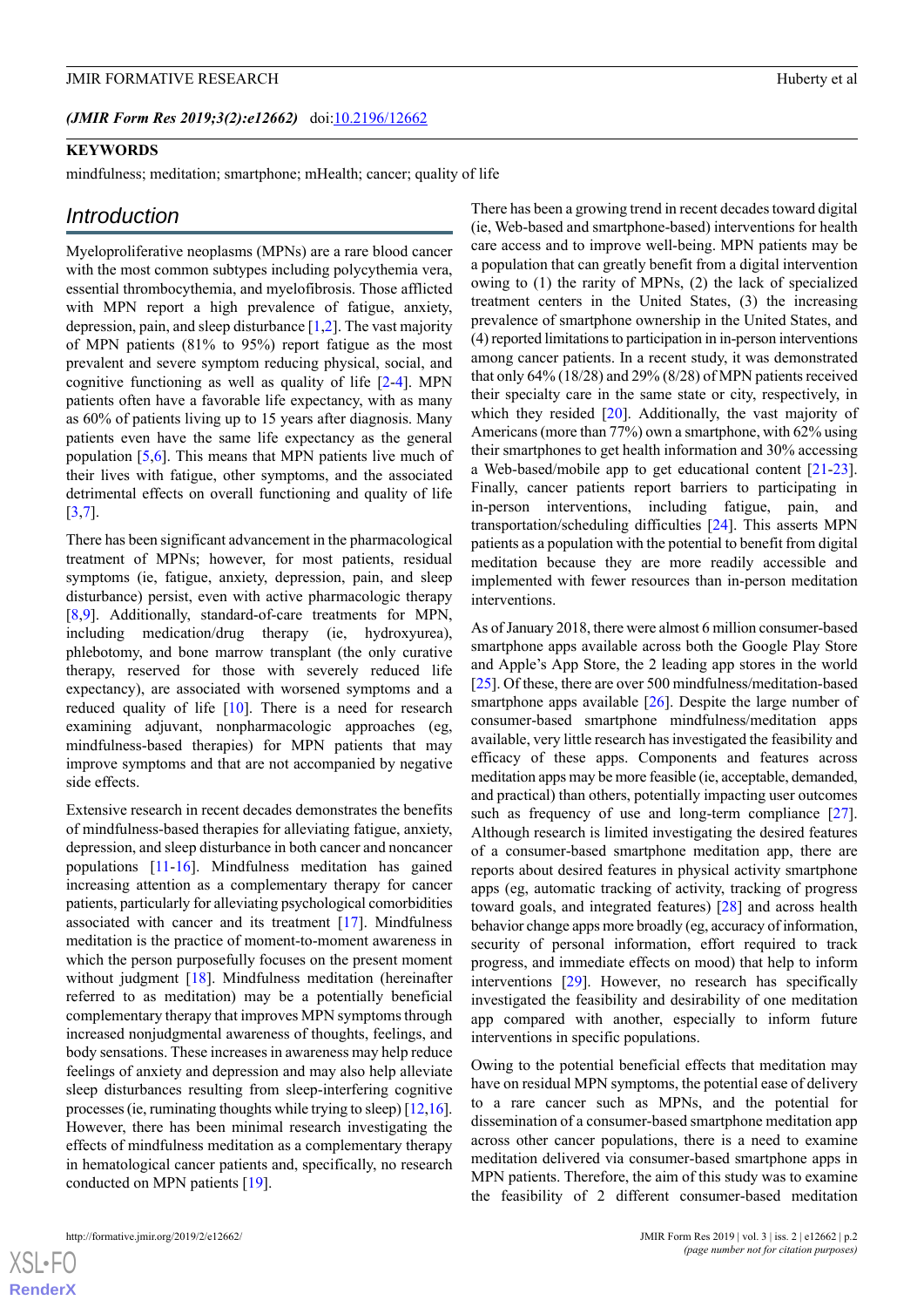smartphone apps in MPN patients and to examine the limited efficacy of smartphone-based meditation on symptoms compared with an educational control group. According to Bowen et al [[30\]](#page-9-11), limited efficacy refers to testing the intervention with limited statistical power and is appropriate for feasibility studies.

# *Methods*

This study was approved by the Institutional Review Board at Arizona State University, and all participants signed an informed consent before participating in the study. All personal information was collected electronically and was stored in a password-protected computer at Arizona State university. The study was retrospectively registered with Clinicaltrials.gov.

# **Study Design**

This was a 4-group randomized controlled trial (RCT) with a cross-over design. A convenience sample of eligible and consented MPN patients was recruited and enrolled into 1 of 4 groups with varying order of receiving 2 consumer-based meditation smartphone apps (ie, *10% Happier* app or *Calm* app) in 4-week increments over 8 weeks. Group 1 received the *10% Happier* app followed by the *Calm* app; Group 2 received the *Calm* app followed by the *10% Happier* app; Group 3 received educational control followed by the *10% Happier* app; and Group 4 received educational control followed by the *Calm* app. We chose the 4-group design to maximize the number of participants who use both apps. We did not have a washout period because the primary goal was to assess feasibility, not efficacy.

We used the *Calm* app for this study because *Calm* is one of the most popular consumer-based mobile apps (ie, Apple's app of the year in 2017), the lead author developed a relationship with *Calm* to conduct research using the app, and *Calm* agreed to provide the memberships to the app and share the tracking data with the research team without cost. The *10% Happier* app was chosen because they were one of the competing meditation mobile apps of *Calm* and they agreed to provide the memberships to the app and share the tracking data with the research team without cost. Additionally, both smartphone apps are available across all major smartphone platforms (ie, Android and iOS).

# **Recruitment and Enrollment**

MPN patients (n=128) were recruited online through MPN organizational partners with a flier outlining the study and its requirements. The study was advertised as a smartphone app meditation study. MPN patients interested in the study were asked to complete a Web-based eligibility questionnaire administered via Qualtrics. [Textbox 1](#page-2-0) describes the eligibility criteria. Researchers checked the eligibility questionnaires as they were completed and emailed patients their eligibility status. Eligible patients were invited to participate in a 20-min phone appointment in which the study details and informed consent were described in detail. MPN patients who completed the intake appointment were then sent an informed consent electronically via Qualtrics that included a place for their electronic signature. Ineligible patients received an email stating their ineligibility status as well as links to both consumer-based apps used in the study, in case the ineligible participant was interested in trying meditation.

#### <span id="page-2-0"></span>**Textbox 1.** Eligibility criteria.

Inclusion criteria:

- Had a diagnosis of essential thrombocythemia, polycythemia vera, or myelofibrosis identified by the treating physician
- Owned a mobile smartphone and were willing to download and use a meditation app (ie, *10% Happier* or *Calm*)
- Could read and understand English
- Were aged 18 years or older
- Were willing to be randomized to one of 4 groups: (1) *10% Happier* 4 weeks/*Calm* 4 weeks, (2) *Calm* 4 weeks/*10% Happier* app 4 weeks, (3) educational material 4 weeks/*10% Happier* app 4 weeks, and (4) educational material 4 weeks/*Calm* 4 weeks

Exclusion criteria:

- Engaged in  $\geq$ 10 min/day of meditation on  $\geq$ 5 days/week for the past 6 months
- Engaged in ≥60 min/week of tai chi, qigong, or yoga each week
- Utilized either the *10% Happier* app or the *Calm* app
- Resided outside of the United States

Upon receipt of the completed informed consent, participants were randomly assigned to one of 4 groups. A group assignment list was computationally generated through randomizer.org by a research assistant to randomly allocate participants to one of 4 equally sized groups before study commencement This pre-generated list was then used by the same research assistant to place eligible, consented MPN patients into their group assignment in the order in which they consented to participate. Randomized participants were provided with a *welcome email*

 $XS$ -FO **[RenderX](http://www.renderx.com/)** that contained (1) a welcome letter introducing them to the study, (2) a calendar detailing important study dates, and (3) instructions specific to the first assigned condition (ie, *CB* app, *Calm* app, or educational control) to be introduced for the first 4 weeks. After participants completed the first of their 2 4-week conditions (ie*,10% Happier* app, *Calm* app, or control), they were provided with another email that included instructions specific to their final condition (ie, *10% Happier* app, *Calm* app, or educational control).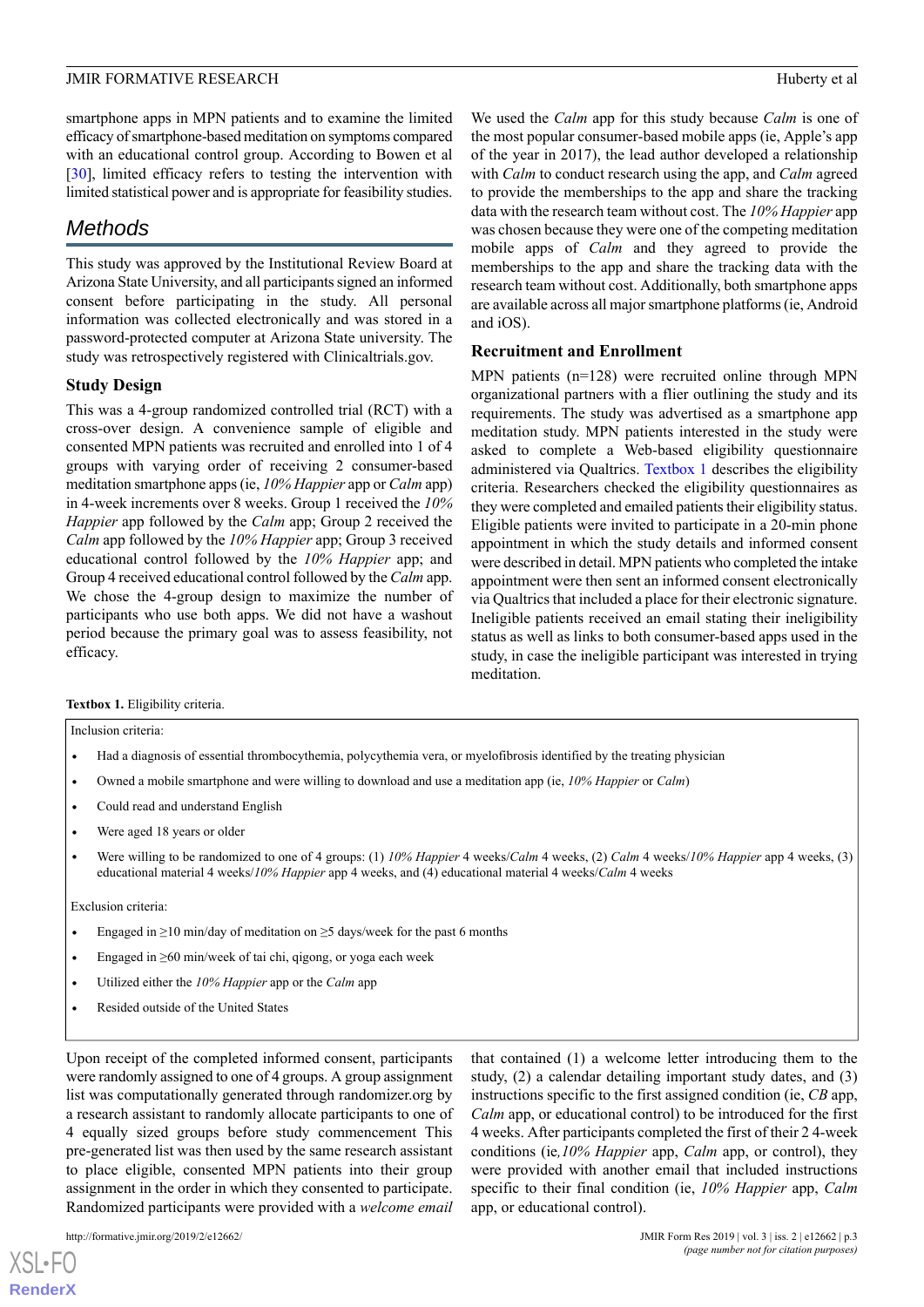### **Procedures**

All participants were instructed to listen to the app's introduction to meditation and, following this, were instructed to participate in a 10-min meditation each day, which they selected from the app's library of meditations. The dose for the intervention was chosen because (1) the *Calm* and *10% Happier* app currently offer 10-min meditations (daily and series meditations), thus representing the length of time users are most likely to meditate using the app; and (2) to date, the ideal dose for mindfulness meditation interventions has not been established and effective mindfulness meditation interventions have ranged from 10-min sessions to 2-hour sessions and from one day per week to a daily practice [[31-](#page-9-12)[33\]](#page-9-13). Practical guidelines recommend that beginners start with short meditations lasting between 10 min and 30 min per session [\[34](#page-9-14)].

All study participants were asked to complete Web-based surveys at baseline, Week 5, and Week 9 via Qualtrics to assess feasibility outcomes (described in detail below), including study satisfaction and patient-reported outcomes. The survey consisted of 40 to 50 questions (depending on the condition the participant just completed and whether it was at baseline or post-condition) and was developed and tested internally among the research team for usability and functionality before use in the study. At the end of each 4-week condition, participants were emailed a unique survey link specific to their study identification number and were asked to complete the survey within 24 to 48 hours, if possible. Responses were collected electronically in Qualtrics and were then entered manually into a de-identified Excel spreadsheet for later data analysis. All participants received the same surveys in the same question order each time. The only difference between surveys was the wording of the satisfaction questions based on which condition they completed. Participants were able to scroll back through their survey responses by navigating back and forth through pages with a *back* button, giving them the flexibility to revise questions if they needed. Participants were only allowed to complete the survey once, and after it was submitted, they were not allowed access back into the survey.

Additionally, all study participants were instructed to wear a Fitbit (Fitbit Inc) device on their nondominant wrist throughout the 8-week intervention to measure physical activity and sleep; however, these data are not reported here. The intervention was 8 weeks because this is an appropriate length of time for a feasibility study in which the primary purpose was *not* to determine efficacy. Similar lengths have been used in other feasibility studies [\[30](#page-9-11)[,35](#page-9-15)].

# **Description of the Apps and the Control**

# *10% Happier App*

The *10% Happier* app's introduction to meditation incorporated basic information for those new to meditation. Daily meditations were selected from a library of meditations included within the app. Each of the meditations had a different focus (eg, grief, gratitude, choice, and letting go) and were approximately 10 to 12 min in length.

# *Calm App*

The *Calm* app's introduction to meditation incorporated basic educational information for those new to meditation while introducing brief experiential practices. Daily meditations were called the *Daily Calm* and were new and unique, provided by the app each day. The daily meditations had a different focus (eg, practicing patience, loving kindness, and gratitude) and were approximately 10 to 12 min in length. Meditations were also selected from a library of meditations with the app.

# *Educational Control*

The control condition was provided with a 7-page educational handout that was developed by the research team before the study. The handout addressed MPN patient fatigue (eg, what causes fatigue?) as well as examples of and information related to evidence-based fatigue management strategies.

# **Feasibility Outcomes**

Feasibility (ie, acceptability, demand, and limited-efficacy testing) was defined according to Bowen et al [\[30\]](#page-9-11). Acceptability was measured with an investigator-developed set of satisfaction survey questions at Week 5 and Week 9 after participants completed each of their 4-week group assignments. Satisfaction questions were the same for all 3 conditions, with the exception of the wording that was altered slightly so that the question fit each condition. For example, a question asked in the satisfaction survey included: "How likely are you to continue using the (*insert condition here*) on a 1 to 5 scale (1 being very poor; 5 being excellent)". Benchmarks for acceptability included ≥70% satisfaction with the apps' content,  $\geq$ 70% intending to continue using the app,  $\geq 70\%$  enjoying using the app, and  $\geq 70\%$ recommending it for other MPN patients. Demand was measured using adherence to the meditation intervention. Meditation participation was tracked by the smartphone app developers and reported weekly to the research team. Reports included (1) the date and time of each meditation participated in, (2) the title of the meditation, and (3) the duration of participation (ie, the time spent viewing the meditation) for each participant. Adherence benchmarks were defined as an average of ≥49 min/week of meditation across all participants (ie,  $\geq 70\%$  of prescribed meditation). There is little research suggesting appropriate benchmarks for acceptability and demand [[30\]](#page-9-11). We based our benchmarks on a recently published methods paper for a National Institute of Health–funded study for the feasibility of a Web-based yoga intervention [[36\]](#page-9-16). Patient-reported outcomes were assessed in all study participants via a Qualtrics questionnaire at baseline, Week 5, and Week 9. Demographics and MPN-related health history were included within the baseline questionnaire only. The National Institutes of Health Patient Reported Outcomes Measurement Information System (NIH PROMIS) and the MPN Symptom Assessment Form (MPN-SAF) were used to measure patient-reported outcomes. MPN-SAF measures included total symptom score and fatigue (Question 1 on MPN-SAF). NIH PROMIS measures included anxiety, depression, pain intensity, sleep disturbance, sexual function, global health, and quality of life (Question 2 on the global health scale). [Table 1](#page-4-0) describes each of these outcome measures.

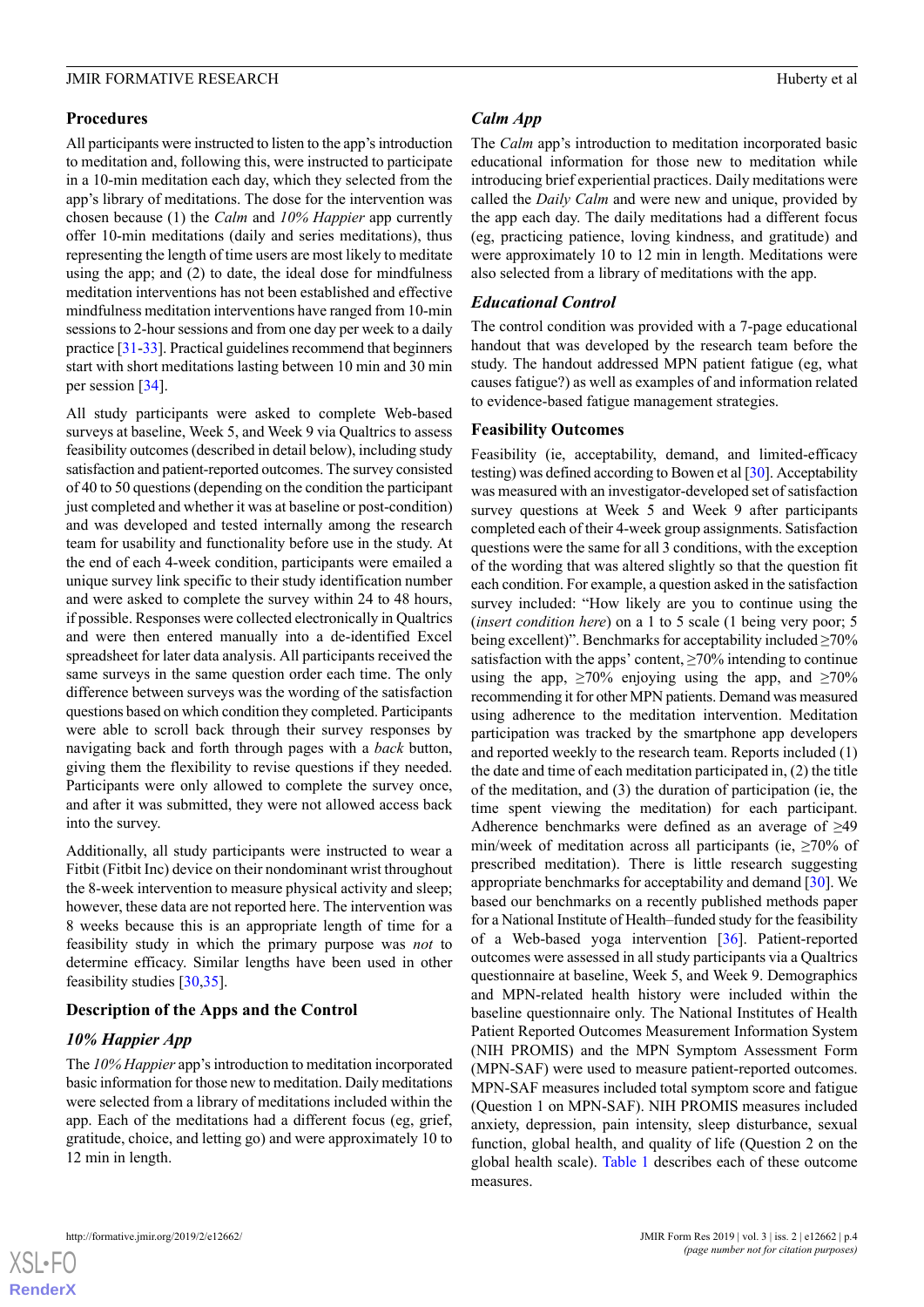<span id="page-4-0"></span>**Table 1.** Summary of self-report outcome measures.

| Measure, outcome        | Scoring                                                                                                                                                                                  |
|-------------------------|------------------------------------------------------------------------------------------------------------------------------------------------------------------------------------------|
| MPN SAF <sup>a</sup>    |                                                                                                                                                                                          |
| Total symptom score     | 10 items (0-10 scale); total score range of 0-100 with higher score indicating worse symptom burden                                                                                      |
| Fatigue                 | Item $#1$ from MPN SAF; 0-10. Scale with higher score indicating more fatigue                                                                                                            |
| NIH PROMIS <sup>b</sup> |                                                                                                                                                                                          |
| Anxiety                 | 8-item measure with each question asked on a 1-5 scale; total cumulative raw score converted to standardized t-score;<br>higher t-score represents more of the construct being measured  |
| Depression              | 8-item measure with each question asked on a 1-5 scale; total cumulative raw score converted to standardized t-score;<br>higher t-score represents more of the construct being measured  |
| Pain intensity          | 3-item measure with each question asked on a 1-5 scale; total cumulative raw score converted to standardized t-score;<br>higher t-score represents more of the construct being measured  |
| Sleep disturbance       | 8-item measure with each question asked on a 1-5 scale; total cumulative raw score converted to standardized t-score;<br>higher t-score represents more of the construct being measured  |
| Sexual function         | 11-item measure with each question asked on a 1-5 scale; total cumulative raw score converted to standardized t-score;<br>higher t-score represents more of the construct being measured |
| Global health           | 10-item measure with each question asked on a 1-5 scale; total cumulative raw score converted to standardized t-score;<br>higher t-score represents more of the construct being measured |
| Quality of life         | Item #2 on the Global Health scale; scored on a 1-5 scale with a higher raw score indicating a lower quality of life                                                                     |

<sup>a</sup>MPN-SAF: MPN Symptom Assessment Form.

<sup>b</sup>NIH PROMIS: National Institutes of Health Patient Reported Outcomes Measurement Information System.

#### **Data Analysis**

Descriptive analyses were performed for baseline demographic characteristics using means and SDs of continuous data and using frequencies and proportions of discrete data for the 2 apps and 2 control groups, and dropouts. To test the limited efficacy of the intervention, a series of analysis of covariance analyses were performed for each of the NIH PROMIS outcomes using raw scores on measures of pain intensity, anxiety, depression, sleep disturbance, sexual function and discomfort indicators, global health, and quality of life. The analysis was adjusted for baseline PROMIS levels and covariates of the group membership (sequence effects), gender, education, and marital status. Race was not considered as a covariate as less than 5% of the sample was non-white Dunnett's post hoc tested differences between treatment outcomes compared with baseline. A 2-tailed alpha error of .05 was the threshold for statistical significance. In addition, effect sizes (Cohen *d*) were calculated and classified as small  $(d=0.2)$ , medium  $(d=0.5)$ , and large  $(d=0.8)$  to examine differences at postcondition time. A negative effect size indicates the outcome measure decreased between the baseline and postcondition measure [\[37](#page-9-17)]. All analytical and visual evidence

including appropriate statistics, *P* values, and graphs was reported using Statistical Analysis Software (SAS Institute, version 9.4) and Microsoft Excel (2016). A *P* value of <.05 was considered statistically significant.

# *Results*

#### **Recruitment and Enrollment**

A total of 289 MPN patients were recruited and completed the eligibility survey between July 31 and October 18, 2017 (ie, two-and-a-half months). Of the 289 MPN patients who completed the eligibility survey, 33.2% (96/289) were ineligible and 44.2% (128/289) signed the informed consent and were enrolled into the study (see [Multimedia Appendix 1](#page-7-0)). Eligible participants were enrolled into the study in the order they completed the eligibility questionnaire. A total of 73.4% (94/128) patients across all 4 groups completed the intervention. See [Table 2](#page-5-0) for protocol adherence and completion rates across groups. The results below are reported for participants who completed the intervention (ie, completed both postcondition surveys at Week 4 and Week 8).

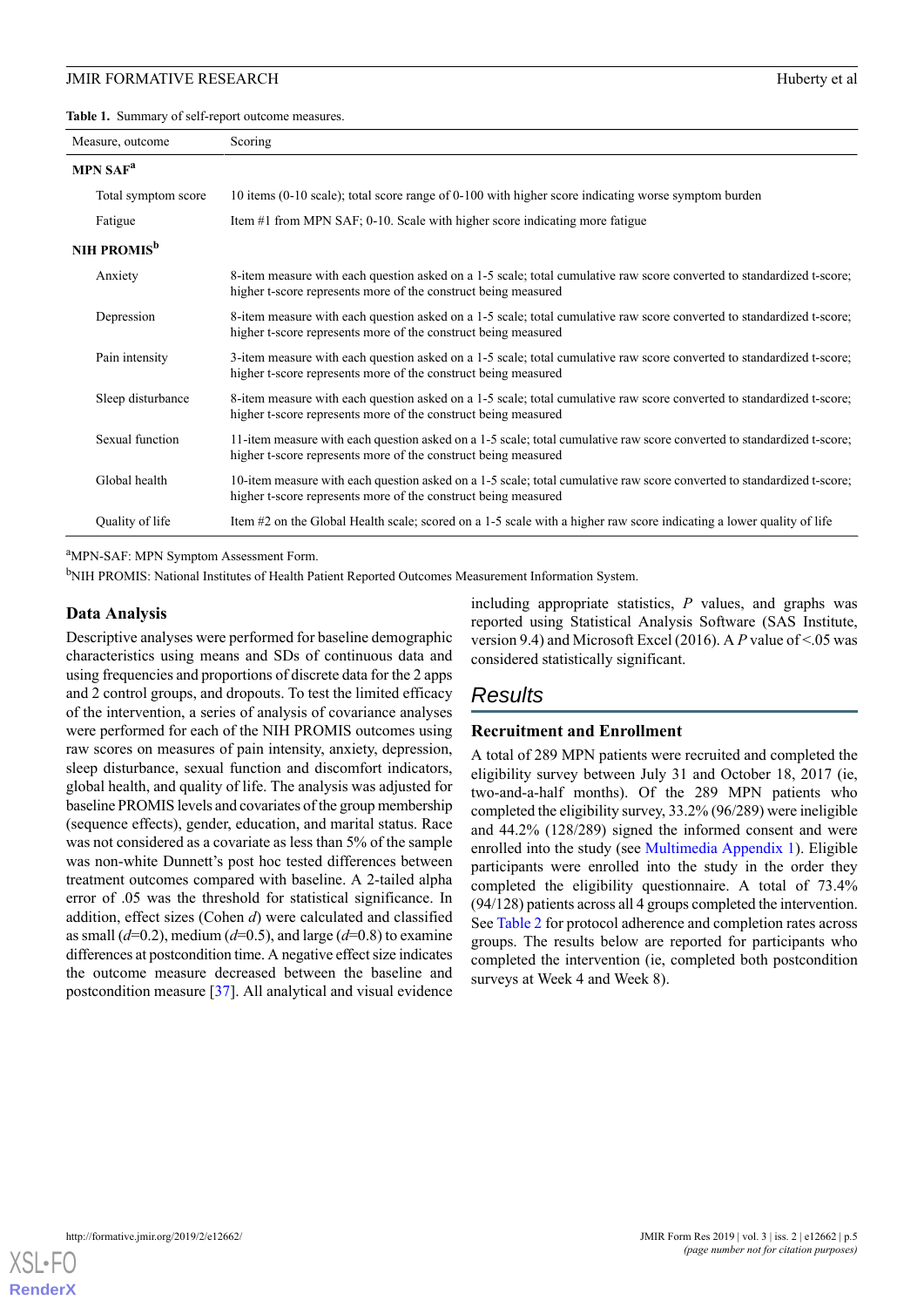<span id="page-5-0"></span>**Table 2.** Protocol adherence.

| Group                           | N (signed informed consent) | Completed post-Week 4 survey <sup>a</sup> , n<br>$(\%)$ | Completed post-Week 8 survey <sup>a</sup> , n<br>$(\%)$ |
|---------------------------------|-----------------------------|---------------------------------------------------------|---------------------------------------------------------|
| 10% Happier followed by Calm    | 33                          | 28 (85)                                                 | 26(79)                                                  |
| Calm followed by 10% Happier    | 32                          | 26(81)                                                  | 26(81)                                                  |
| Control followed by 10% Happier | 35                          | 24 (69)                                                 | 24 (69)                                                 |
| Control followed by Calm        | 28                          | 18 (64)                                                 | 18 (64)                                                 |
| Total                           | 128                         | 96(75)                                                  | 94 (73)                                                 |

<sup>a</sup>These surveys include satisfaction questions related to the completed 4-week group assignment.

There were no significant differences between groups on any demographic variable. Across all participants (n=128), average age was 58 (SD 12) years (*F*1,126=2.45; *P*=.12) and average body mass index was 27 (SD 6) kg/m<sup>2</sup> (*F*1,123=.28; *P*=.60). The majority were female (104/128; χ 2 <sup>3</sup>=4.0; *P*=.26), white (123/128;  $\chi^2$ <sub>9</sub>=9.8; *P*=.36), well-educated with a bachelor's education or higher (79/128;  $\chi^2_{15}$ =15.7; *P*=.40), and married (95/128;  $\chi^2_{15}$ =14.4; *P*=.49). In addition, the most common diagnosis among all participants was Essential Thrombocythemia (54/128) followed by Polycythemia Vera (48/128) and Myelofibrosis (26/128). Most participants had been diagnosed with their MPN for more than 3 years (81/128).

### enjoyed it, 66% (50/76) were satisfied with the content, and 77% (59/76) would recommend it to others. Of those who completed the *Calm* app, 83% (56/68) enjoyed it, 84% (57/68) were satisfied with the content, and 97% (66/68) would recommend it to others. Of those who completed the educational control, 91% (56/61) read it, 87% (53/61) enjoyed it, and 71% (43/61) learned something.

#### *Demand*

Participants who completed the *10% Happier* app averaged 31 (SD 33) min/week and 30% (23/76) averaged  $\geq$ 49 min/week of meditation, whereas participants who completed the *Calm* app averaged 71 (SD 74) min/week and 56% (38/68) averaged  $\geq$ 49 min/week of meditation. See [Figure 1](#page-5-1) depicting average weekly meditation minutes completed by participants.

#### **Feasibility Outcomes**

### <span id="page-5-1"></span>*Acceptability*

See [Multimedia Appendix 2](#page-8-14) for satisfaction survey responses. Of the participants who used the *10% Happier* app, 61% (46/76)

**Figure 1.** Weekly meditation participation.

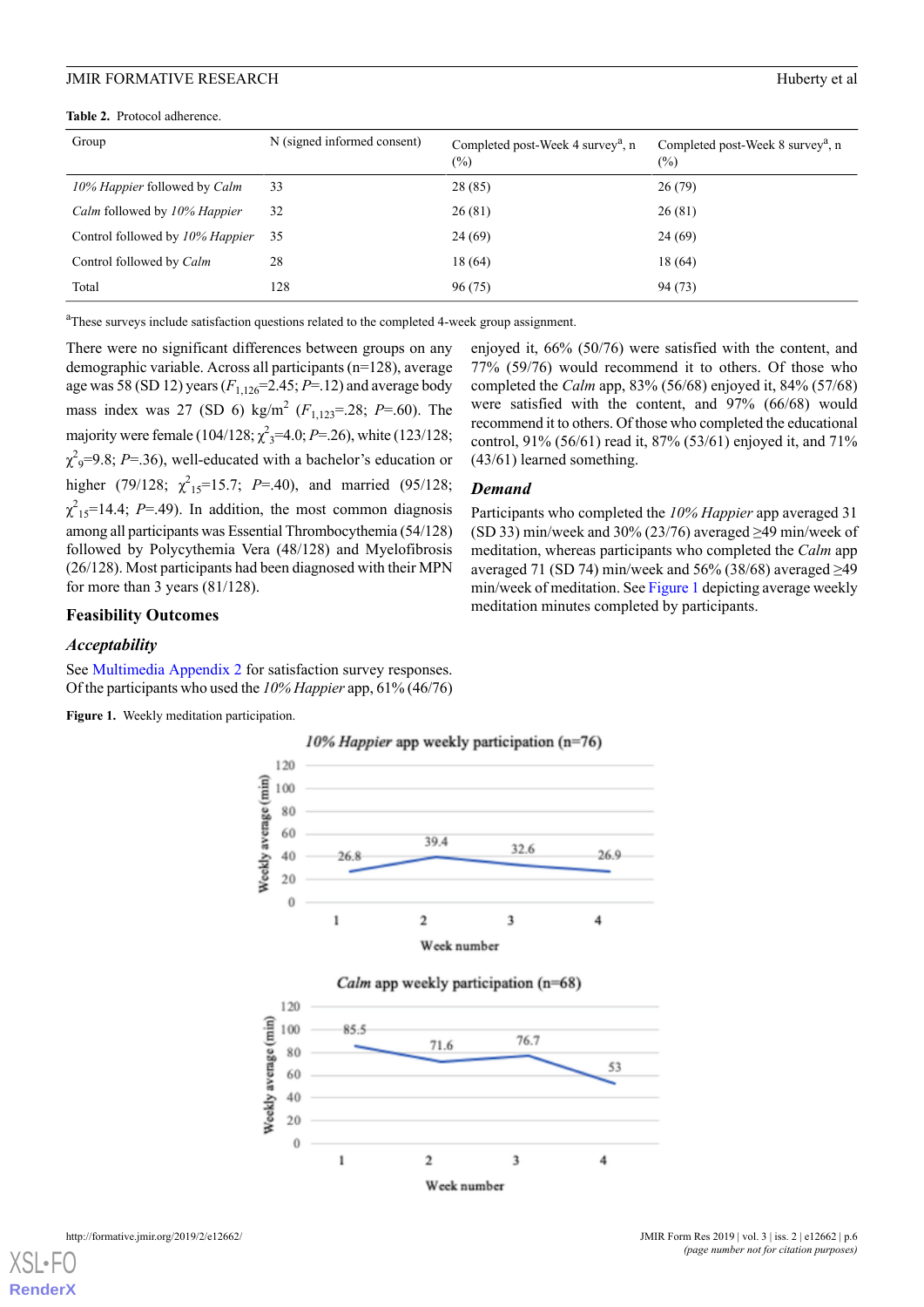#### *Limited Efficacy Testing*

Mean differences in patient-reported outcomes from baseline to postcondition are reported in [Multimedia Appendix 3.](#page-8-15) After completing 4 weeks of meditation using the *10% Happier* app (n=76), significant differences were found between baseline and postcondition for anxiety (*P*<.001; *d*=−0.43), depression (*P*=.02; *d*=−0.38), sleep disturbance (*P*=.01; *d*=−0.40), and physical health  $(P<.001; d=0.52)$ . Mental health  $(P=.07;$ *d*=−0.30) and fatigue (*P*=.06; *d*=−0.30) were approaching significance. Although not statistically significant, a small-to-medium effect size and the 95% CI indicate differences in total symptom burden (*d*=−0.27; 95% CI −11.75 to −0.09).

After completing 4 weeks of meditation using the *Calm* app (n=68), significant differences were found between baseline and postcondition for sleep disturbance (*P*=.002; *d*=−0.47), vaginal discomfort (*P*=.03; *d*=−0.36), and physical health (*P*=.005; *d*=0.44). Small-to-medium effects and 95% CI indicated differences for measures of depression (*P*=.09; *d*=−0.29; 95% CI −3.49 to −0.14), total symptom burden (*P*=.13; *d*=−0.27; 95% CI −11.81 to −0.11), and fatigue (*P*=.13; *d*=−0.27; 95% CI  $-1.68$  to  $-0.02$ ), but were not significant.

After completing 4 weeks of the educational control (n=61), the only effect seen between baseline and postcondition was for physical health (*P*<.001; *d*=0.77).

# *Discussion*

#### **Principal Findings**

The purpose of this study was to examine the feasibility of 2 different smartphone-based meditation apps in MPN patients and to examine the limited efficacy of smartphone-based meditation on symptoms compared with an educational control group. The findings of this study will inform the app to be used for a larger RCT to test for efficacy. We have identified the *Calm* app as being feasible for our future RCT as it met nearly all of our a priori feasibility criteria (ie, demand, acceptability, and limited-efficacy testing).

Our findings suggest that the *Calm* app had higher demand than the *10% Happier* app. Overall, the average weekly meditation across participants that completed *Calm* was greater than the prescribed 70 min/week and over half averaged ≥49 min/week of meditation (ie, demand cutoff criterion). Comparatively, those who participated in the *10% Happier* app only averaged 31 min/week of meditation and less than a third averaged ≥49 min/week of meditation. The adherence rates of the *Calm* app group are promising findings related to the potential for delivering meditation using a consumer-based smartphone app in MPN patients.

The adherence rates demonstrated by those completing *Calm* in this study are better than adherence rates of other smartphone-based meditation app studies [\[38](#page-9-18),[39\]](#page-9-19). A recent study conducted by Economides et al [[38\]](#page-9-18) investigated the effects of meditation delivered using the Headspace app on stress, affect, and irritability in novice meditators and found that participants (n=41) averaged approximately 44 min/week of meditation when asked to complete a total of 10 introductory

10-min meditations as they desired. Participants used the app for a short duration (approximately 16 days). Another recent study conducted by Bostock et al [[39\]](#page-9-19) that examined the effects of a 45-day Headspace meditation app intervention on work stress and well-being in healthy workers found that participants averaged approximately 42 min/week of meditation. Our study was 28 days in length (ie, the length participants were asked to use each app) and the *Calm* app group averaged approximately 71 min/week. It is not clear why our study had better participation in meditation as compared with the aforementioned studies. However, *Calm* may have characteristics (eg, app layout, presentation of content, and variety of content) within the app that make it more likely to be accepted and used by participants [[28,](#page-9-9)[29\]](#page-9-10) when compared with Headspace or other meditation apps (ie, *10% Happier* app).

Those who completed *Calm* indicated that they enjoyed it (83%), were satisfied with the content (84%), and would recommend it to others (97%), each of which meets our benchmarks for acceptability. Of those that used the *10% Happier* app, 61% enjoyed it, 66% were satisfied with the content, and 77% would recommend to others. With the exception of those that would recommend it to others, the *10% Happier* app fell short of meeting benchmarks for acceptability. Self-report responses from those in *Calm* indicate the acceptability of the app compared with the *10% Happier* app. We conducted qualitative interviews related to the content and preferences for each of the apps; these data are being reported elsewhere [\[40](#page-9-20)]. However, briefly, the reasons *Calm* may have been more accepted than the *10% Happier* app were related to audio features (ie, the narrator voice was soothing and calming background sounds available) and other features such as pictures, stories, and a wide range of meditation topics.

Research with physical activity and other health behavior apps suggests automatic tracking of the specific activity, tracking of progress toward goals, and integrated features (eg, syncing with social media and connecting with music apps) are features most liked by users [[28\]](#page-9-9). Both the *Calm* app and the *10% Happier* app share similarities in terms of their tracking features consistent with those reported in the literature as desired features of smartphone apps [\[28](#page-9-9),[29](#page-9-10)[,41](#page-9-21)]. However, the *Calm* app automatically displays the tracking information following participation in meditation (*pops* up onto the screen) and includes minutes meditated, days in a row of mediating (ie, streak), and a calendar that highlights the days in which the app was used. To see the tracking of meditation in the *10% Happier* app, the user must navigate to their profile to look up the statistics that are displayed as days and minutes meditated. The differences in the way that the tracking is offered to the user may contribute to the differences in the acceptability of the apps. More exploration about the type of tracking and how participants prefer to interact with a tracking mechanism within a mobile app, specifically, a mediation app, is warranted.

Unlike the *10% Happier* app, *Calm* allows users to immediately share their meditation statistics (eg, number of meditations and time spent in meditation) through social media platforms (eg, Facebook) or text messages and emails (called *share status*). Even though we did not measure the use of the *share status*, the offering of this on the app may also contribute to its enhanced

 $XS$ -FO **[RenderX](http://www.renderx.com/)**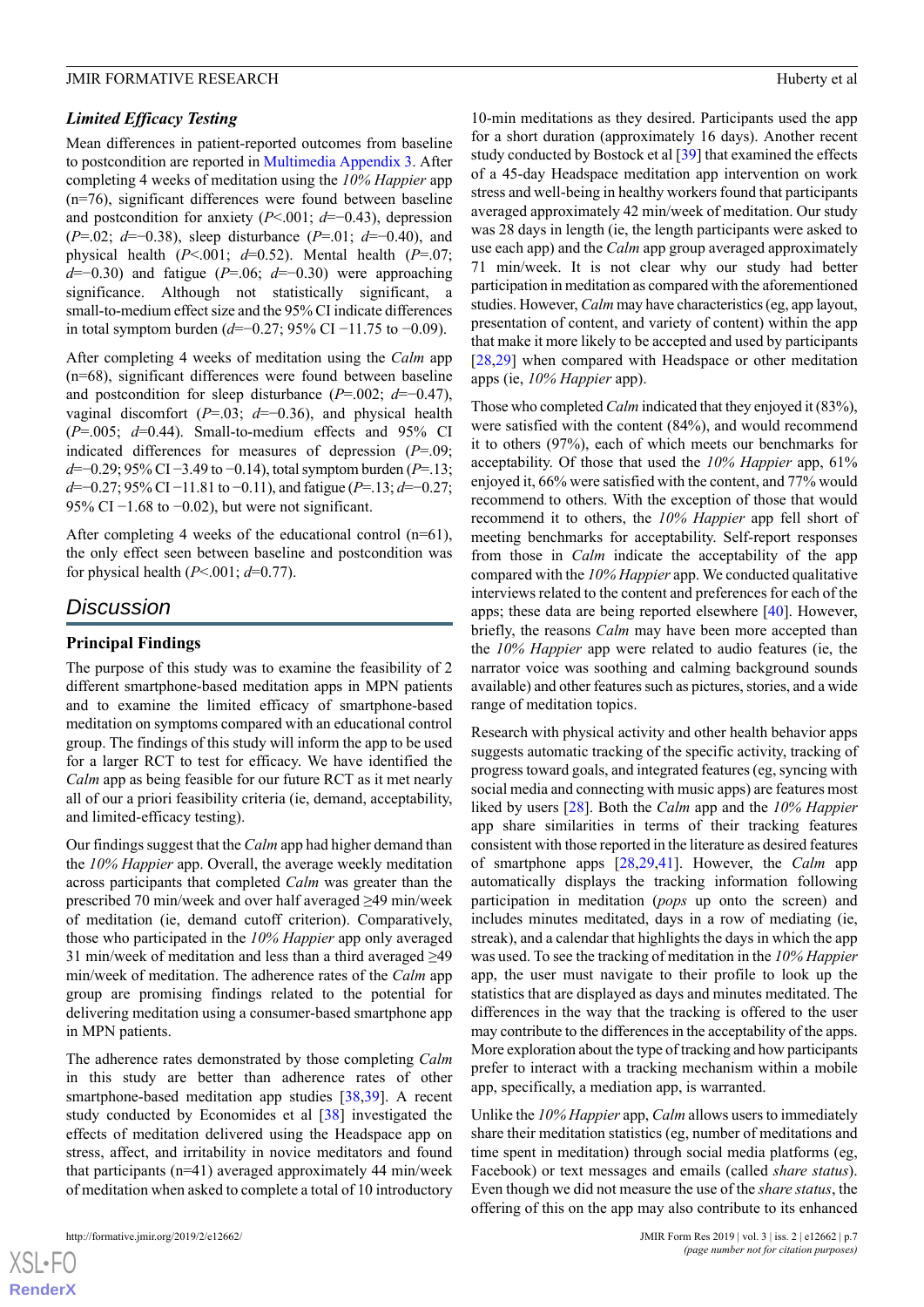acceptability. Recent research has shown that participants like to share progress and that sharing progress updates and interacting within an online social platform may help increase feelings of accountability and may improve adherence rates in interventions [\[42](#page-9-22),[43\]](#page-10-0). In a recent qualitative study, participants with diverse health-related goals that shared updates on their progress via social media reported sharing their updates helped contribute to their accountability [[42\]](#page-9-22).

Both the *Calm* and *10% Happier* apps include a variety of content for users outside of just listening to meditation tracks. *Calm* includes sleep stories or sleep meditations to help users fall asleep. They also offer *Calm* Breathe, *Calm* Music, *Calm* Body, and relaxing scenes and nature sounds. *Calm* has masterclasses to educate participants about topics such as mindful eating, gratitude, and the importance of rest. The *10% Happier* app offers some similar content but is organized and delivered differently. For example, the content is organized on the bottom tool bar and users scroll to find the content they want to use (Calm organizes with a toolbar but also includes other screens for organization of content). The sleep content is only in the form of meditations (not sleep stories). Education for participants is in the form of courses with a meditation to follow-up the content (eg, a short 3 to 5 min lecture-based video followed by a meditation). On the basis of our findings, the way in which the *Calm* app organizes and delivers their content may be more appealing as compared with the *10% Happier* app. Future studies are warranted to determine what users specifically find most acceptable related to how content is organized and offered.

We observed limited efficacy on symptoms across both apps. Of note are the small effects observed in both apps on anxiety, depression, sleep disturbance, and total symptom burden. Although this is the first meditation study to be conducted in MPN patients, Huberty et al [[20\]](#page-9-2) identified that 12 weeks of Web-based yoga (60 min/week) had limited efficacy on anxiety, depression, sleep disturbance, and total symptom burden in MPN patients. Meditation and yoga differ in the sense that yoga includes a component of physical postures (asanas), but yoga does contain a meditation component and it is known that some of yoga's benefits come from the meditation [\[44](#page-10-1)[-48](#page-10-2)]. Meditation

has been shown to improve anxiety, depression, and sleep disturbance symptoms in both cancer and noncancer populations through increased nonjudgmental awareness of thoughts, feelings, and body sensations [\[12](#page-8-13),[16\]](#page-8-11). Therefore, it is not surprising that this study showed limited efficacy in only 4 weeks on anxiety, depression, and sleep disturbances across both meditation apps. Studies of a longer duration may show larger effects. Our findings are preliminary in nature and RCTs powered for effectiveness are needed to determine the effects of consumer-based smartphone meditation on MPN patients.

#### **Limitations**

There are limitations to this study that should be noted. First, our sample was disproportionately female (ie, 81% in this study vs approximately 53% female being typical of the MPN population [\[49](#page-10-3)]) and white (ie, 123/128, 96%). Second, we did not have a washout period in between each condition within the group assignments (ie, lack of washout time period between apps or between control and app conditions). As this was a feasibility study and we were not determining efficacy, a washout period was not necessary [[50\]](#page-10-4). Finally, it is likely that the study findings represent those already motivated to use smartphones for health-related purposes. However, the literature suggests smartphone use is popular among cancer patients overall and that there is a large interest in accessing supportive care via smartphones in cancer patients [[51](#page-10-5)[,52](#page-10-6)]. Importantly, future studies could determine the effects of a mobile app to improve health-related outcomes in cancer patients, especially when cancer patients are already using mobile apps.

# **Conclusions**

Delivering smartphone meditation via the *Calm* app is feasible as it met most of our feasibility criteria (ie, demand, acceptability, and limited-efficacy testing) and scored higher in terms of feasibility when compared with another consumer-based app (ie, *10% Happier* app). Future RCTs are needed to examine meditation with the *Calm* app and its effects on MPN patient symptoms. The findings of this study will be used to inform the development of a National Institutes of Health R01 grant app for an RCT examining the efficacy of *Calm* on MPN patient symptoms.

# **Acknowledgments**

This study was funded with philanthropic funds. The authors would like to acknowledge both *10% Happier* and *Calm* for donating memberships for participants in this study.

#### <span id="page-7-0"></span>**Conflicts of Interest**

RM reports research support by Incyte, Celgene, CTI, Abbvie, and Genetech. In addition, RM acts as a consultant for Novartis, La Jolla, and Sierra Oncology. The authors do not report any additional conflicts of interest.

# **Multimedia Appendix 1**

Enrollment.

[[PDF File \(Adobe PDF File\), 140KB](https://formative.jmir.org/article/downloadSuppFile/12662/99998) - [formative\\_v3i2e12662\\_app1.pdf](https://formative.jmir.org/article/downloadSuppFile/12662/99998) ]

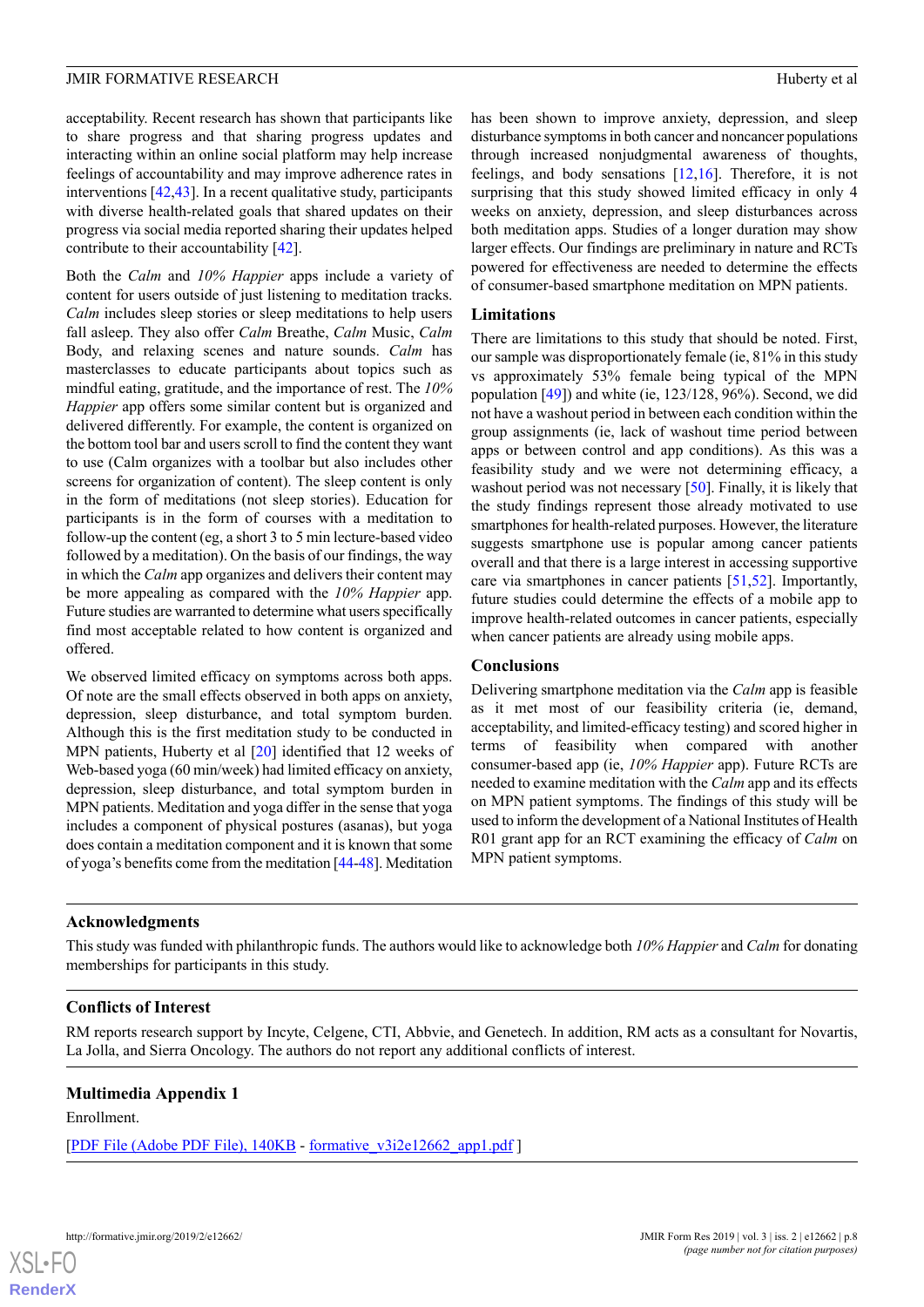# <span id="page-8-14"></span>**Multimedia Appendix 2**

Satisfaction Survey Responses.

[[PDF File \(Adobe PDF File\), 70KB](https://formative.jmir.org/article/downloadSuppFile/12662/99999) - [formative\\_v3i2e12662\\_app2.pdf](https://formative.jmir.org/article/downloadSuppFile/12662/99999) ]

# <span id="page-8-15"></span>**Multimedia Appendix 3**

Patient-Reported Outcomes.

[[PDF File \(Adobe PDF File\), 76KB](https://formative.jmir.org/article/downloadSuppFile/12662/100000) - [formative\\_v3i2e12662\\_app3.pdf](https://formative.jmir.org/article/downloadSuppFile/12662/100000) ]

# <span id="page-8-0"></span>**References**

- <span id="page-8-1"></span>1. Emanuel RM, Dueck AC, Geyer HL, Kiladjian J, Slot S, Zweegman S, et al. Myeloproliferative neoplasm (MPN) symptom assessment form total symptom score: prospective international assessment of an abbreviated symptom burden scoring system among patients with MPNs. J Clin Oncol 2012 Nov 20:30(33):4098-4103 [\[FREE Full text\]](http://europepmc.org/abstract/MED/23071245) [doi: [10.1200/JCO.2012.42.3863](http://dx.doi.org/10.1200/JCO.2012.42.3863)] [Medline: [23071245\]](http://www.ncbi.nlm.nih.gov/entrez/query.fcgi?cmd=Retrieve&db=PubMed&list_uids=23071245&dopt=Abstract)
- <span id="page-8-5"></span>2. Mesa RA, Niblack J, Wadleigh M, Verstovsek S, Camoriano J, Barnes S, et al. The burden of fatigue and quality of life in myeloproliferative disorders (MPDs): an international internet-based survey of 1179 MPD patients. Cancer 2007 Jan 01;109(1):68-76 [[FREE Full text](https://doi.org/10.1002/cncr.22365)] [doi: [10.1002/cncr.22365\]](http://dx.doi.org/10.1002/cncr.22365) [Medline: [17123268\]](http://www.ncbi.nlm.nih.gov/entrez/query.fcgi?cmd=Retrieve&db=PubMed&list_uids=17123268&dopt=Abstract)
- <span id="page-8-2"></span>3. Mesa R, Miller CB, Thyne M, Mangan J, Goldberger S, Fazal S, et al. Myeloproliferative neoplasms (MPNs) have a significant impact on patients' overall health and productivity: the MPN Landmark survey. BMC Cancer 2016 Feb 27;16:167 [[FREE Full text](https://bmccancer.biomedcentral.com/articles/10.1186/s12885-016-2208-2)] [doi: [10.1186/s12885-016-2208-2](http://dx.doi.org/10.1186/s12885-016-2208-2)] [Medline: [26922064](http://www.ncbi.nlm.nih.gov/entrez/query.fcgi?cmd=Retrieve&db=PubMed&list_uids=26922064&dopt=Abstract)]
- <span id="page-8-3"></span>4. Scherber R, Dueck AC, Johansson P, Barbui T, Barosi G, Vannucchi AM, et al. The Myeloproliferative Neoplasm Symptom Assessment Form (MPN-SAF): international prospective validation and reliability trial in 402 patients. Blood 2011 Jul 14;118(2):401-408 [[FREE Full text\]](http://www.bloodjournal.org/cgi/pmidlookup?view=long&pmid=21536863) [doi: [10.1182/blood-2011-01-328955](http://dx.doi.org/10.1182/blood-2011-01-328955)] [Medline: [21536863](http://www.ncbi.nlm.nih.gov/entrez/query.fcgi?cmd=Retrieve&db=PubMed&list_uids=21536863&dopt=Abstract)]
- <span id="page-8-4"></span>5. Hultcrantz M, Kristinsson SY, Andersson TM, Landgren O, Eloranta S, Derolf AR, et al. Patterns of survival among patients with myeloproliferative neoplasms diagnosed in Sweden from 1973 to 2008: a population-based study. J Clin Oncol 2012 Aug 20;30(24):2995-3001 [[FREE Full text](http://europepmc.org/abstract/MED/22802311)] [doi: [10.1200/JCO.2012.42.1925\]](http://dx.doi.org/10.1200/JCO.2012.42.1925) [Medline: [22802311](http://www.ncbi.nlm.nih.gov/entrez/query.fcgi?cmd=Retrieve&db=PubMed&list_uids=22802311&dopt=Abstract)]
- <span id="page-8-6"></span>6. Tefferi A, Guglielmelli P, Larson DR, Finke C, Wassie EA, Pieri L, et al. Long-term survival and blast transformation in molecularly annotated essential thrombocythemia, polycythemia vera, and myelofibrosis. Blood 2014 Oct 16;124(16):2507-2513 [[FREE Full text](http://www.bloodjournal.org/cgi/pmidlookup?view=long&pmid=25037629)] [doi: [10.1182/blood-2014-05-579136](http://dx.doi.org/10.1182/blood-2014-05-579136)] [Medline: [25037629\]](http://www.ncbi.nlm.nih.gov/entrez/query.fcgi?cmd=Retrieve&db=PubMed&list_uids=25037629&dopt=Abstract)
- <span id="page-8-7"></span>7. Mehta J, Wang H, Fryzek JP, Iqbal SU, Mesa R. Health resource utilization and cost associated with myeloproliferative neoplasms in a large United States health plan. Leuk Lymphoma 2014 Oct;55(10):2368-2374. [doi: [10.3109/10428194.2013.879127\]](http://dx.doi.org/10.3109/10428194.2013.879127) [Medline: [24450579](http://www.ncbi.nlm.nih.gov/entrez/query.fcgi?cmd=Retrieve&db=PubMed&list_uids=24450579&dopt=Abstract)]
- <span id="page-8-8"></span>8. Geyer H, Scherber R, Kosiorek H, Dueck AC, Kiladjian J, Xiao Z, et al. Symptomatic profiles of patients with polycythemia vera: implications of inadequately controlled disease. J Clin Oncol 2016 Jan 10;34(2):151-159. [doi: [10.1200/JCO.2015.62.9337](http://dx.doi.org/10.1200/JCO.2015.62.9337)] [Medline: [26598745\]](http://www.ncbi.nlm.nih.gov/entrez/query.fcgi?cmd=Retrieve&db=PubMed&list_uids=26598745&dopt=Abstract)
- <span id="page-8-10"></span><span id="page-8-9"></span>9. Mesa R, Verstovsek S, Kiladjian J, Griesshammer M, Masszi T, Durrant S, et al. Changes in quality of life and disease-related symptoms in patients with polycythemia vera receiving ruxolitinib or standard therapy. Eur J Haematol 2016 Aug;97(2):192-200. [doi: [10.1111/ejh.12707](http://dx.doi.org/10.1111/ejh.12707)] [Medline: [26608702](http://www.ncbi.nlm.nih.gov/entrez/query.fcgi?cmd=Retrieve&db=PubMed&list_uids=26608702&dopt=Abstract)]
- <span id="page-8-13"></span>10. Scotch A, Scherber R, Bruso M, Kosiorek H, Dueck A, Geyer H, et al. Myeloproliferative Neoplasm Quality of Life (MPN-QOL) study group: results from the MPN Experimental Assessment of Symptoms By Utilizing Repetitive Evaluation (MEASURE) trial. Blood 2017;128(22):1641 [\[FREE Full text\]](http://www.bloodjournal.org/content/128/22/5479?sso-checked=true)
- 11. Christodoulou G, Black DS. Mindfulness-based interventions and sleep among cancer survivors: a critical analysis of randomized controlled trials. Curr Oncol Rep 2017 Sep;19(9):60. [doi: [10.1007/s11912-017-0621-6](http://dx.doi.org/10.1007/s11912-017-0621-6)] [Medline: [28748522](http://www.ncbi.nlm.nih.gov/entrez/query.fcgi?cmd=Retrieve&db=PubMed&list_uids=28748522&dopt=Abstract)]
- 12. Gong H, Ni CX, Liu YZ, Zhang Y, Su WJ, Lian YJ, et al. Mindfulness meditation for insomnia: a meta-analysis of randomized controlled trials. J Psychosom Res 2016 Dec;89:1-6. [doi: [10.1016/j.jpsychores.2016.07.016\]](http://dx.doi.org/10.1016/j.jpsychores.2016.07.016) [Medline: [27663102\]](http://www.ncbi.nlm.nih.gov/entrez/query.fcgi?cmd=Retrieve&db=PubMed&list_uids=27663102&dopt=Abstract)
- 13. Hofmann SG, Sawyer AT, Witt AA, Oh D. The effect of mindfulness-based therapy on anxiety and depression: a meta-analytic review. J Consult Clin Psychol 2010 Apr;78(2):169-183 [\[FREE Full text\]](http://europepmc.org/abstract/MED/20350028) [doi: [10.1037/a0018555\]](http://dx.doi.org/10.1037/a0018555) [Medline: [20350028](http://www.ncbi.nlm.nih.gov/entrez/query.fcgi?cmd=Retrieve&db=PubMed&list_uids=20350028&dopt=Abstract)]
- <span id="page-8-11"></span>14. Johns SA, Brown LF, Beck-Coon K, Monahan PO, Tong Y, Kroenke K. Randomized controlled pilot study of mindfulness-based stress reduction for persistently fatigued cancer survivors. Psychooncology 2015 Aug;24(8):885-893 [[FREE Full text](http://europepmc.org/abstract/MED/25132206)] [doi: [10.1002/pon.3648](http://dx.doi.org/10.1002/pon.3648)] [Medline: [25132206](http://www.ncbi.nlm.nih.gov/entrez/query.fcgi?cmd=Retrieve&db=PubMed&list_uids=25132206&dopt=Abstract)]
- <span id="page-8-12"></span>15. Ong JC, Manber R, Segal Z, Xia Y, Shapiro S, Wyatt JK. A randomized controlled trial of mindfulness meditation for chronic insomnia. Sleep 2014 Sep 01;37(9):1553-1563 [[FREE Full text](http://europepmc.org/abstract/MED/25142566)] [doi: [10.5665/sleep.4010\]](http://dx.doi.org/10.5665/sleep.4010) [Medline: [25142566](http://www.ncbi.nlm.nih.gov/entrez/query.fcgi?cmd=Retrieve&db=PubMed&list_uids=25142566&dopt=Abstract)]
- 16. Piet J, Würtzen H, Zachariae R. The effect of mindfulness-based therapy on symptoms of anxiety and depression in adult cancer patients and survivors: a systematic review and meta-analysis. J Consult Clin Psychol 2012 Dec;80(6):1007-1020. [doi: [10.1037/a0028329\]](http://dx.doi.org/10.1037/a0028329) [Medline: [22563637](http://www.ncbi.nlm.nih.gov/entrez/query.fcgi?cmd=Retrieve&db=PubMed&list_uids=22563637&dopt=Abstract)]
- 17. Musial F, Büssing A, Heusser P, Choi K, Ostermann T. Mindfulness-based stress reduction for integrative cancer care: a summary of evidence. Forsch Komplementmed 2011;18(4):192-202 [\[FREE Full text\]](https://www.karger.com?DOI=10.1159/000330714) [doi: [10.1159/000330714](http://dx.doi.org/10.1159/000330714)] [Medline: [21934319](http://www.ncbi.nlm.nih.gov/entrez/query.fcgi?cmd=Retrieve&db=PubMed&list_uids=21934319&dopt=Abstract)]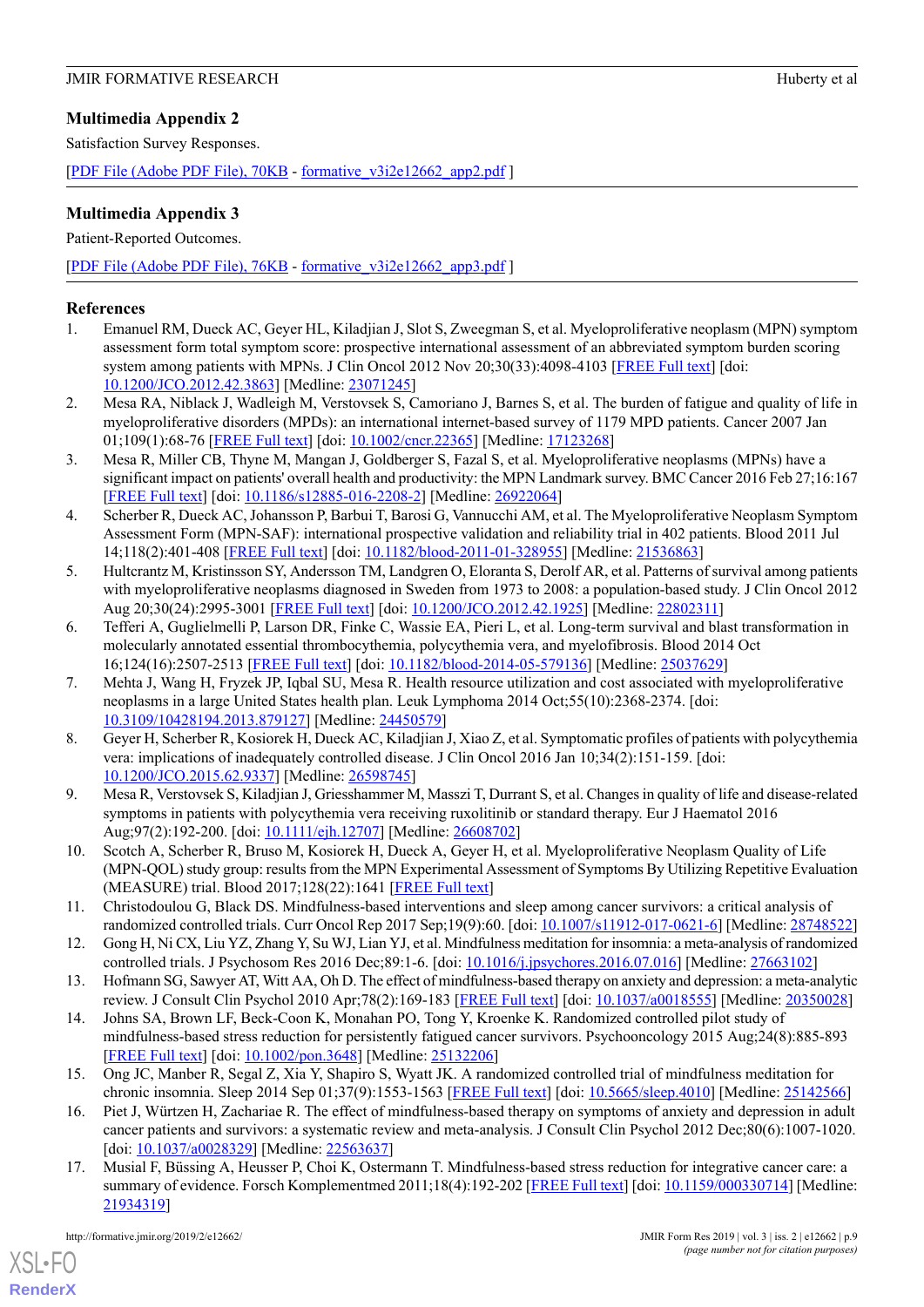- <span id="page-9-0"></span>18. Kabat-Zinn J, Hanh T. Full Catastrophe Living: Using the Wisdom of Your Body and Mind to Face Stress, Pain, and Illness. New York, NY: Delta; 2009.
- <span id="page-9-2"></span><span id="page-9-1"></span>19. Salhofer I, Will A, Monsef I, Skoetz N. Meditation for adults with haematological malignancies. Cochrane Database Syst Rev 2016 Feb 03;2:CD011157. [doi: [10.1002/14651858.CD011157.pub2\]](http://dx.doi.org/10.1002/14651858.CD011157.pub2) [Medline: [26840029](http://www.ncbi.nlm.nih.gov/entrez/query.fcgi?cmd=Retrieve&db=PubMed&list_uids=26840029&dopt=Abstract)]
- 20. Huberty J, Eckert R, Gowin K, Mitchell J, Dueck AC, Ginos BF, et al. Feasibility study of online yoga for symptom management in patients with myeloproliferative neoplasms. Haematologica 2017 Dec;102(10):e384-e388. [doi: [10.3324/haematol.2017.168583](http://dx.doi.org/10.3324/haematol.2017.168583)] [Medline: [28596279](http://www.ncbi.nlm.nih.gov/entrez/query.fcgi?cmd=Retrieve&db=PubMed&list_uids=28596279&dopt=Abstract)]
- <span id="page-9-3"></span>21. Pew Research Center. 2018. Mobile Fact Sheet URL:<http://www.pewinternet.org/fact-sheet/mobile/> [\[WebCite Cache ID](http://www.webcitation.org/73OOfjwns) [73OOfjwns](http://www.webcitation.org/73OOfjwns)]
- <span id="page-9-4"></span>22. Pew Research Center. 2017. Key Trends in Social and Digital News Media URL: [http://www.pewresearch.org/fact-tank/](http://www.pewresearch.org/fact-tank/2017/10/04/key-trends-in-social-and-digital-news-media/) [2017/10/04/key-trends-in-social-and-digital-news-media/](http://www.pewresearch.org/fact-tank/2017/10/04/key-trends-in-social-and-digital-news-media/) [accessed 2018-10-23] [[WebCite Cache ID 73OOwkOHa](http://www.webcitation.org/73OOwkOHa)]
- <span id="page-9-5"></span>23. Pew Research Center. 2015. US Smartphone Use in 2015 URL: [http://www.pewinternet.org/2015/04/01/](http://www.pewinternet.org/2015/04/01/us-smartphone-use-in-2015/) [us-smartphone-use-in-2015/](http://www.pewinternet.org/2015/04/01/us-smartphone-use-in-2015/) [\[WebCite Cache ID 73OOpJTlB\]](http://www.webcitation.org/73OOpJTlB)
- <span id="page-9-6"></span>24. van Waart H, van Harten WH, Buffart LM, Sonke GS, Stuiver MM, Aaronson NK. Why do patients choose (not) to participate in an exercise trial during adjuvant chemotherapy for breast cancer? Psychooncology 2016 Dec;25(8):964-970. [doi: [10.1002/pon.3936\]](http://dx.doi.org/10.1002/pon.3936) [Medline: [26282696](http://www.ncbi.nlm.nih.gov/entrez/query.fcgi?cmd=Retrieve&db=PubMed&list_uids=26282696&dopt=Abstract)]
- <span id="page-9-7"></span>25. Statista. 2018. Number of apps available in leading app stores as of 3rd quarter URL: [https://www.statista.com/statistics/](https://www.statista.com/statistics/276623/number-of-apps-available-in-leading-app-stores/) [276623/number-of-apps-available-in-leading-app-stores/](https://www.statista.com/statistics/276623/number-of-apps-available-in-leading-app-stores/) [\[WebCite Cache ID 73OPIihnk\]](http://www.webcitation.org/73OPIihnk)
- <span id="page-9-8"></span>26. Marlynn W. Psychology Today. 2017. What mindfulness app is right for you? URL: [https://www.psychologytoday.com/](https://www.psychologytoday.com/us/blog/urban-survival/201508/what-mindfulness-app-is-right-you) [us/blog/urban-survival/201508/what-mindfulness-app-is-right-you](https://www.psychologytoday.com/us/blog/urban-survival/201508/what-mindfulness-app-is-right-you) [accessed 2018-10-23] [[WebCite Cache ID 73OPbPIwJ\]](http://www.webcitation.org/73OPbPIwJ)
- <span id="page-9-10"></span><span id="page-9-9"></span>27. Fischer K. Healthline. 2018. Best Meditation Apps of 2018 URL: [https://www.healthline.com/health/mental-health/](https://www.healthline.com/health/mental-health/top-meditation-iphone-android-apps) [top-meditation-iphone-android-apps](https://www.healthline.com/health/mental-health/top-meditation-iphone-android-apps) [accessed 2018-10-23] [\[WebCite Cache ID 73OQpuk1M\]](http://www.webcitation.org/73OQpuk1M)
- 28. Rabin C, Bock B. Desired features of smartphone applications promoting physical activity. Telemed J E Health 2011 Dec;17(10):801-803. [doi: [10.1089/tmj.2011.0055\]](http://dx.doi.org/10.1089/tmj.2011.0055) [Medline: [22010977](http://www.ncbi.nlm.nih.gov/entrez/query.fcgi?cmd=Retrieve&db=PubMed&list_uids=22010977&dopt=Abstract)]
- <span id="page-9-12"></span><span id="page-9-11"></span>29. Dennison L, Morrison L, Conway G, Yardley L. Opportunities and challenges for smartphone applications in supporting health behavior change: qualitative study. J Med Internet Res 2013;15(4):e86 [[FREE Full text](http://www.jmir.org/2013/4/e86/)] [doi: [10.2196/jmir.2583](http://dx.doi.org/10.2196/jmir.2583)] [Medline: [23598614](http://www.ncbi.nlm.nih.gov/entrez/query.fcgi?cmd=Retrieve&db=PubMed&list_uids=23598614&dopt=Abstract)]
- 30. Bowen DJ, Kreuter M, Spring B, Cofta-Woerpel L, Linnan L, Weiner D, et al. How we design feasibility studies. Am J Prev Med 2009 May;36(5):452-457 [\[FREE Full text\]](http://europepmc.org/abstract/MED/19362699) [doi: [10.1016/j.amepre.2009.02.002\]](http://dx.doi.org/10.1016/j.amepre.2009.02.002) [Medline: [19362699](http://www.ncbi.nlm.nih.gov/entrez/query.fcgi?cmd=Retrieve&db=PubMed&list_uids=19362699&dopt=Abstract)]
- <span id="page-9-13"></span>31. de Bruin EI, van der Zwan JE, Bögels SM. A RCT comparing daily mindfulness meditations, biofeedback exercises, and daily physical exercise on attention control, executive functioning, mindful awareness, self-compassion, and worrying in stressed young adults. Mindfulness (N Y) 2016;7(5):1182-1192 [\[FREE Full text\]](http://europepmc.org/abstract/MED/27642375) [doi: [10.1007/s12671-016-0561-5](http://dx.doi.org/10.1007/s12671-016-0561-5)] [Medline: [27642375](http://www.ncbi.nlm.nih.gov/entrez/query.fcgi?cmd=Retrieve&db=PubMed&list_uids=27642375&dopt=Abstract)]
- <span id="page-9-14"></span>32. Grossman P, Niemann L, Schmidt S, Walach H. Mindfulness-based stress reduction and health benefits. A meta-analysis. J Psychosom Res 2004 Jul;57(1):35-43. [doi: [10.1016/S0022-3999\(03\)00573-7\]](http://dx.doi.org/10.1016/S0022-3999(03)00573-7) [Medline: [15256293](http://www.ncbi.nlm.nih.gov/entrez/query.fcgi?cmd=Retrieve&db=PubMed&list_uids=15256293&dopt=Abstract)]
- <span id="page-9-16"></span><span id="page-9-15"></span>33. Moore AW, Gruber T, Derose J, Malinowski P. Regular, brief mindfulness meditation practice improves electrophysiological markers of attentional control. Front Hum Neurosci 2012;6:18 [\[FREE Full text\]](https://dx.doi.org/10.3389/fnhum.2012.00018) [doi: [10.3389/fnhum.2012.00018\]](http://dx.doi.org/10.3389/fnhum.2012.00018) [Medline: [22363278](http://www.ncbi.nlm.nih.gov/entrez/query.fcgi?cmd=Retrieve&db=PubMed&list_uids=22363278&dopt=Abstract)]
- 34. McDonald K. How to Meditate: A Practical Guide. Somerville, MA: Wisdom Publications; 2005.
- <span id="page-9-18"></span><span id="page-9-17"></span>35. Chittaro L, Vianello A. Evaluation of a mobile mindfulness app distributed through on-line stores: a 4-week study. Int J Hum Comput Stud 2016 Feb;86:63-80. [doi: [10.1016/j.ijhcs.2015.09.004](http://dx.doi.org/10.1016/j.ijhcs.2015.09.004)]
- 36. Huberty J, Matthews J, Leiferman J, Cacciatore J, Gold K. A study protocol of a three-group randomized feasibility trial of an online yoga intervention for mothers after stillbirth (The Mindful Health Study). Pilot Feasibility Stud 2018;4(1):12. [doi: [10.1186/s40814-017-0162-7\]](http://dx.doi.org/10.1186/s40814-017-0162-7) [Medline: [28694991](http://www.ncbi.nlm.nih.gov/entrez/query.fcgi?cmd=Retrieve&db=PubMed&list_uids=28694991&dopt=Abstract)]
- <span id="page-9-20"></span><span id="page-9-19"></span>37. Cohen J. Statistical Power Analysis for the Behavioral Sciences. United Kingdom: Routledge; 1988.
- <span id="page-9-21"></span>38. Economides M, Martman J, Bell MJ, Sanderson B. Improvements in stress, affect, and irritability following brief use of a mindfulness-based smartphone app: a randomized controlled trial. Mindfulness (N Y) 2018;9(5):1584-1593 [\[FREE Full](http://europepmc.org/abstract/MED/30294390) [text\]](http://europepmc.org/abstract/MED/30294390) [doi: [10.1007/s12671-018-0905-4\]](http://dx.doi.org/10.1007/s12671-018-0905-4) [Medline: [30294390\]](http://www.ncbi.nlm.nih.gov/entrez/query.fcgi?cmd=Retrieve&db=PubMed&list_uids=30294390&dopt=Abstract)
- <span id="page-9-22"></span>39. Bostock S, Crosswell AD, Prather AA, Steptoe A. Mindfulness on-the-go: Effects of a mindfulness meditation app on work stress and well-being. J Occup Health Psychol 2019 Feb;24(1):127-138. [doi: [10.1037/ocp0000118\]](http://dx.doi.org/10.1037/ocp0000118) [Medline: [29723001](http://www.ncbi.nlm.nih.gov/entrez/query.fcgi?cmd=Retrieve&db=PubMed&list_uids=29723001&dopt=Abstract)]
- 40. Huberty J, Eckert R, Larkey L, Mesa R. Myeloproliferative neoplasm patients experience of using a consumer-based mobile meditation app to improve fatigue: informing future directions. J Med Internet Res 2019 (forthcoming)(forthcoming).
- 41. Bakker D, Kazantzis N, Rickwood D, Rickard N. Mental health smartphone apps: review and evidence-based recommendations for future developments. JMIR Ment Health 2016;3(1):e7 [\[FREE Full text\]](http://mental.jmir.org/2016/1/e7/) [doi: [10.2196/mental.4984](http://dx.doi.org/10.2196/mental.4984)] [Medline: [26932350](http://www.ncbi.nlm.nih.gov/entrez/query.fcgi?cmd=Retrieve&db=PubMed&list_uids=26932350&dopt=Abstract)]
- 42. Newman M, Lauterbach D, Munson S, Resnick P, Morris M. It's not that i don't have problems, i'm just not putting them on facebook: Challenges and opportunities in using online social networks for health. In: Proceedings of the ACM 2011 conference on Computer supported cooperative work. 2011 Presented at: Conference on Computer Supported Cooperative Work; March 19-23, 2011; China p. 341-350. [doi: [10.1145/1958824.1958876](http://dx.doi.org/10.1145/1958824.1958876)]